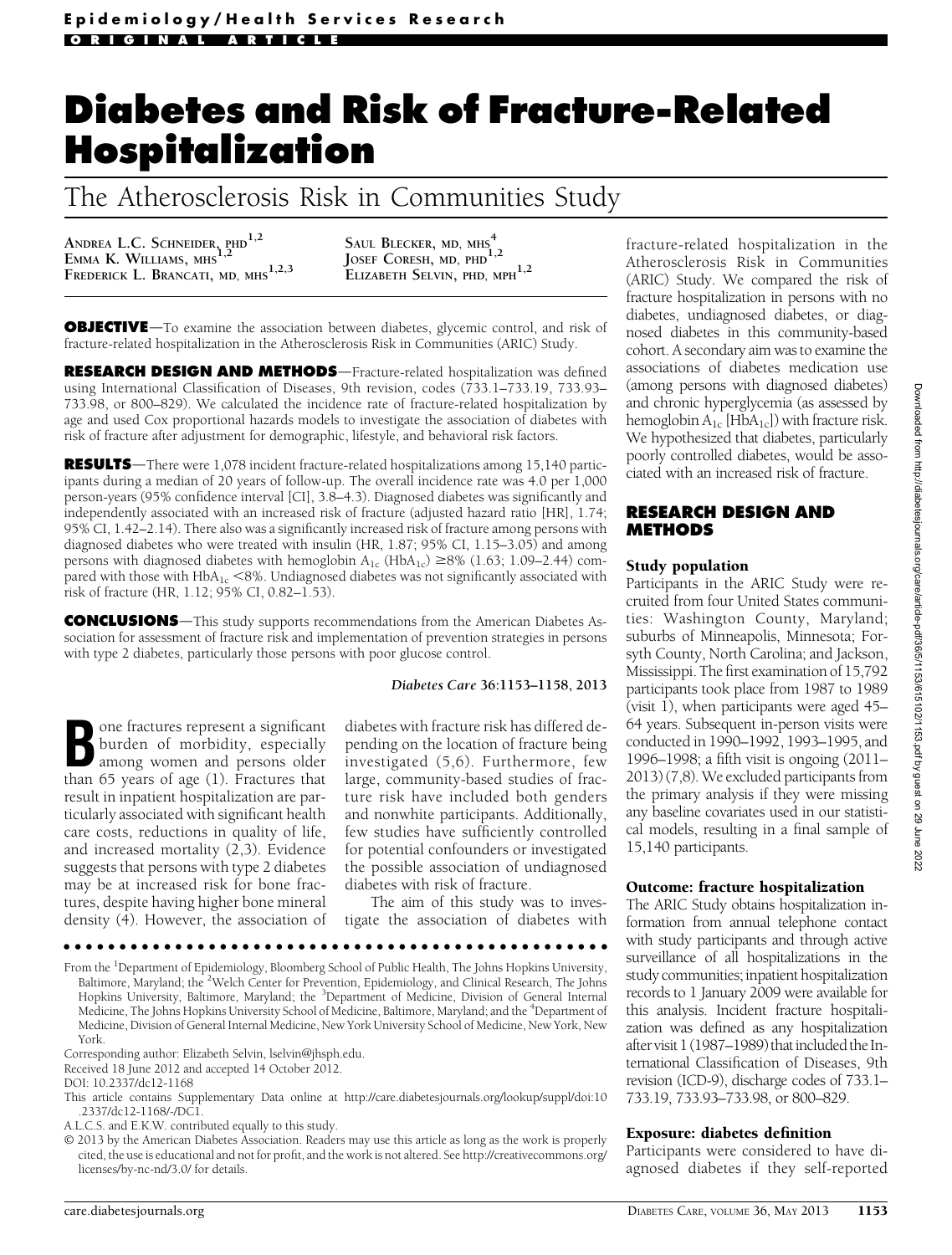#### Diabetes and fracture-related hospitalization risk

being told by a physician that they had diabetes or were using diabetes medications at visit 1. Participants were considered to have undiagnosed diabetes if they failed to meet the criteria for diagnosed diabetes but had a fasting serum glucose  $\geq$ 126 mg/dL or a nonfasting glucose  $\geq$ 200 mg/dL at visit 1. Among persons with diagnosed diabetes, we categorized diabetes medication use as none, oral diabetes medications only, and insulin only or both oral diabetes medications and insulin based on self-reported information and information from medication containers brought to the visit. In a separate analysis, we examined the relationship of chronic hyperglycemia and fracture, based on  $HbA_{1c}$  values available from participants who completed ARIC visit 2 in 1990–1992 ( $n = 13,508$ ), the only visit for which whole blood samples were available for the measurement of  $HbA_{1c}$ .  $HbA_{1c}$  was measured using high-performance liquid chromatography methods (Tosoh 2.2 and Tosoh G7) (9).

# Covariates

All covariates and medication usage data were measured at visit 1. BMI was measured according to standard methods and categorized as underweight  $(<18.5)$ , normal (18.5-<25.0), overweight (25.0- $<$ 30.0), or obese ( $\geq$ 30.0). Physical activity level was assessed using the Baecke questionnaire (10), and scores were divided into tertiles. We examined glucocorticoids and antidepressants, which are categories of medications that are associated with increased fracture risk (11,12). We additionally examined thiazide diuretics, which are associated with lower fracture risk (13). Thiazolidinediones also have been shown to increase fracture risk, but this drug category had not been brought to the market at baseline and was rarely reported during follow-up (2.4% reported use during follow-up) (14,15). Similarly, although hormone replacement therapy is thought to reduce fracture risk (16), very few participants were using hormone replacement therapy at baseline  $(<0.1\%$  of women in the study population); therefore, we were not able to assess the impact of thiazolidinediones or hormone replacement therapy on fracture risk.

# Statistical analysis

Using age at the time of fracture as the time axis, we calculated the incidence rate (per 1,000 person-years of follow-up) and 95% confidence interval (CI) of fracture hospitalization overall and by 10-year agegroups (50–younger than 60, 60–younger than 70, 70–younger than 80, and 80 years or older) using Poisson regression.

With years of follow-up since visit 1 as the time axis, we used Cox proportional hazards models to compare risk of fracture hospitalization among persons without diabetes with those with undiagnosed diabetes or with diagnosed diabetes. Model 1 was adjusted for age, sex, and race/study center. Model 2 was adjusted for variables in model 1 plus BMI, sports activity tertile, alcohol consumption, cigarette smoking, glucocorticoid or antidepressant use, and thiazide diuretic use. We performed a sensitivity analysis additionally adjusting for history of coronary heart disease, history of stroke, and estimated glomerular filtration rate calculated from serum creatinine using the Modification of Diet in Renal Disease equation (17). We also conducted an analysis restricted to participants with diagnosed diabetes ( $n = 1,195$ ) to assess the impact of diabetes medications on fracture risk. In this subpopulation, we conducted a fully adjusted model with a categorical term for diabetes medication. Additionally, we conducted a competing risks analysis (fracture vs. death) to assess the impact of survival bias, because persons with diabetes may be more likely to die at a younger age and therefore are more likely than persons without diabetes to die before a fracture could occur because older age is associated with fracture incidence (18). We also conducted analyses stratified by age (younger than 54 years vs. 54 years or older at baseline), race (black or white), and gender, and a sensitivity analysis excluding hospitalizations for pathological fractures (ICD codes  $733.1 - 733.19$ ;  $n = 133$ ). We also performed fully adjusted analyses to examine the association between diabetes status and specific subtypes of fracture (torso, upper limb, lower limb, vertebral, hip, skull or face).

Among those participants who also attended ARIC visit 2 and who had data available for  $HbA_{1c}$  (n = 13,508), we examined the association of clinical categories of  $HbA_{1c}$  with fracture risk. Participants were considered to have diagnosed diabetes if they self-reported being told by a physician that they had diabetes or were using diabetes medications at visit 1 or visit 2. Participants were considered to have undiagnosed diabetes if they failed to meet the criteria for diagnosed diabetes but had  $HbA_{1c} \geq 6.5\%$  at visit 2. Categories of

HbA<sub>1c</sub> were defined as  $<5.7\%$ , 5.7–  $<$  6.5%, and  $\geq$  6.5% for participants without a self-reported history of diabetes, and as  $<8\%$  and  $\geq<8\%$  for participants with a self-reported history of diabetes (19).

All reported P values are two-sided and  $P < 0.05$  was considered statistically significant. Statistical analyses were conducted using Stata version 11 (StataCorp, College Station, TX).

RESULTS-Compared with participants without diabetes, those with diagnosed diabetes were more likely to be black (48% vs. 24%), to be never drinkers of alcohol (38% vs. 24%), and to use either glucocorticoid or antidepressant medications, which are associated with an increased fracture risk (8% vs. 4%) (Table 1). Participants with undiagnosed diabetes were comparable with those with diagnosed diabetes in terms of race and BMI, but they were more similar to those without diabetes in terms of alcohol use.

Among the 15,140 participants included in our main analysis, there were 1,078 incident cases of fracture hospitalization over a median of 20 years of follow-up. The overall incidence rate of fracture hospitalization was 4.0 (95% CI, 3.8–4.3) per 1,000 person-years. The types of fracture included skull or face  $(n = 50)$ , spine  $(n = 104)$ , ribs  $(n = 129)$ , hip (*n* = 50), shoulder (*n* = 23), arm (*n* = 138), wrist  $(n = 12)$ , hand  $(n = 30)$ , leg  $(n = 12)$ 325), ankle  $(n = 167)$ , and foot  $(n = 50)$ . The unadjusted incidence rate for all fracture hospitalizations was 2.5 (95% CI, 2.0–2.8) per 1,000 person-years of follow-up for those 50–younger than 60 years old, 3.6 (3.2–3.9) for those 60– younger than 70 years old, 6.7 (6.0–7.4) for those 70–younger than 80 years old, and 14.2 (11.3–17.7) for those 80 years or older. Overall, persons with diagnosed diabetes had significantly higher incidence rates of fracture compared with persons without diabetes (6.6 [95% CI, 5.4–7.9] vs. 3.9 [3.6–4.1] per 1,000 person-years of follow-up). Figure 1 shows the unadjusted incidence rate (per 1,000 person-years of follow-up) according to age and diabetes status. For all ages, the incidence rate for persons with diagnosed diabetes was higher than that for persons without diabetes. Persons with undiagnosed diabetes did not have significantly different risk of fracture compared with those without diabetes for any age-group (data not shown).

Table 2 showsthe adjusted hazard ratios (HRs) for incident fracture hospitalization.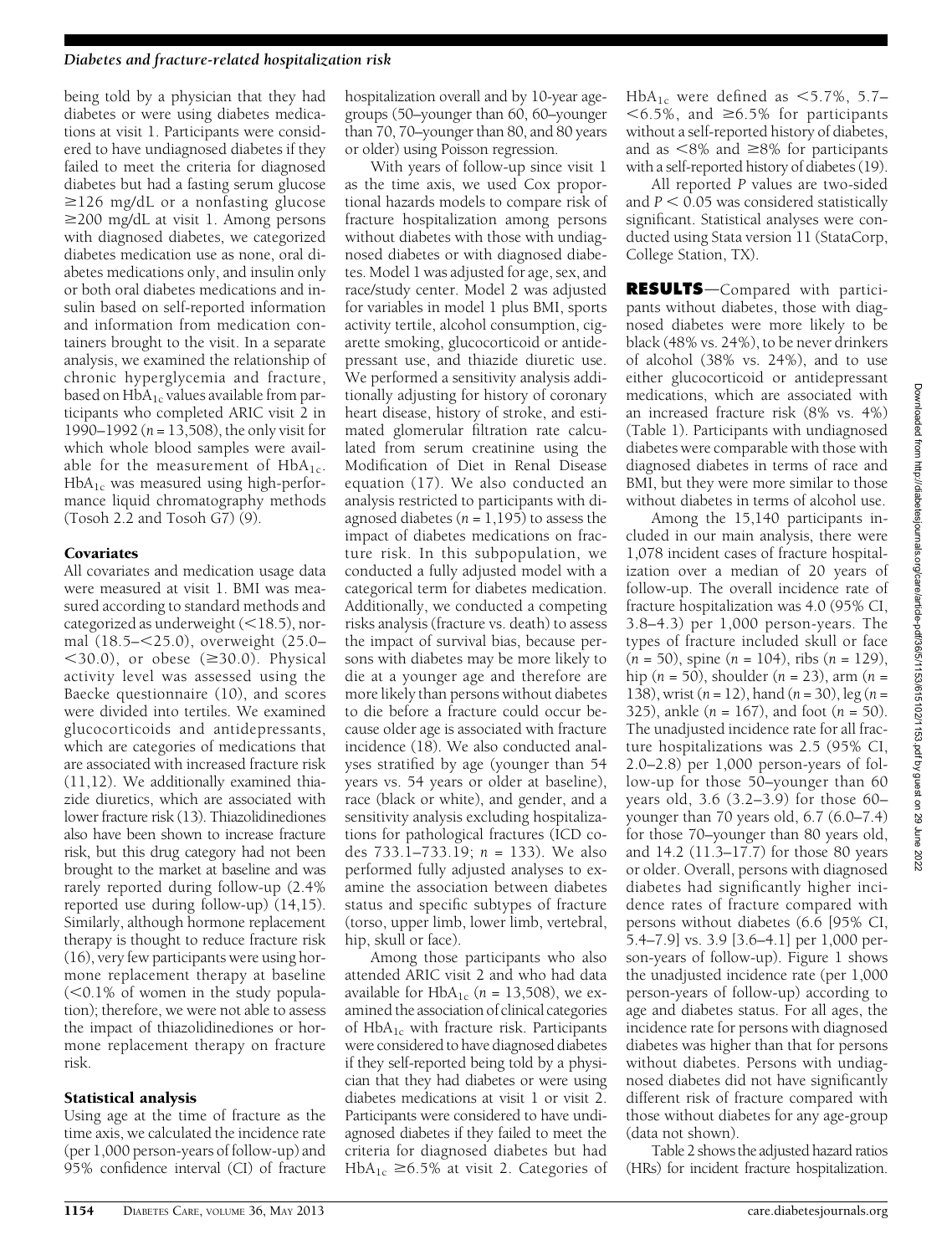Table  $1$ —Baseline characteristics of study participants by diabetes status during visit 1, 1987–1989

|                                | No diabetes    | Undiagnosed diabetes | Diagnosed diabetes |
|--------------------------------|----------------|----------------------|--------------------|
|                                | $(n = 13,340)$ | $(n = 605)$          | $(n = 1, 195)$     |
| Age                            | $54.0 \pm 5.7$ | $55.5 \pm 5.7$       | $55.8 \pm 5.7$     |
| Female (%)                     | 55.5           | 48.4                 | 58.1               |
| Study center/race (%)          |                |                      |                    |
| Minnesota, white               | 26.8           | 22.3                 | 12.8               |
| Mississippi, black             | 21.1           | 31.6                 | 43.0               |
| Maryland, white                | 26.0           | 25.1                 | 24.0               |
| North Carolina, black          | 2.9            | 4.3                  | 4.8                |
| North Carolina, white          | 23.2           | 16.7                 | 15.4               |
| <b>BMI</b>                     | $27.3 \pm 5.1$ | $31.2 \pm 5.7$       | $31.0 \pm 6.1$     |
| Waist-to-hip ratio             | $0.9 \pm 0.1$  | $1.0 \pm 0.1$        | $1.0 \pm 0.1$      |
| Sports activity index          | $2.4 \pm 0.8$  | $2.3 \pm 0.7$        | $2.2 \pm 0.7$      |
| Alcohol drinking status (%)    |                |                      |                    |
| Current                        | 58.3           | 50.7                 | 30.4               |
| Former                         | 17.7           | 21.3                 | 32.1               |
| Never                          | 24.0           | 27.9                 | 37.6               |
| Cigarette smoking status (%)   |                |                      |                    |
| Current                        | 26.7           | 22.3                 | 23.3               |
| Former                         | 32.0           | 35.0                 | 31.0               |
| Never                          | 41.3           | 42.6                 | 45.7               |
| Medication use (%)             |                |                      |                    |
| Glucocorticoids                | 1.0            | 1.3                  | 1.8                |
| Antidepressants                | 2.8            | 4.3                  | 5.9                |
| Thiazide diuretics             | 7.5            | 16.7                 | 17.3               |
| Postmenopausal (% women)       | 71.4           | 82.0                 | 83.7               |
| Diabetes treatment (%)         |                |                      |                    |
| No diabetes treatment          |                |                      | 29.0               |
| Oral diabetes medications only |                |                      | 39.0               |
| Insulin only                   |                |                      | 30.3               |
| Both oral diabetes medications |                |                      |                    |
| and insulin                    |                |                      | 1.7                |
| Fasting glucose (mmol/L)       | $5.5 \pm 0.5$  | $9.2 \pm 3.3$        | $10.2 \pm 4.3$     |
| $HbA_{1c}$ %*                  | $5.4 \pm 0.4$  | $6.7 \pm 1.3$        | $8.3 \pm 2.3$      |

Data are mean  $\pm$  SD unless otherwise noted. \*Data available for a subset of participants who completed visit 2  $(n = 13,508)$ .

Comparing model 1 and model 2, we see that progressive adjustment somewhat attenuates the associations with fracture risk. Diagnosed diabetes was associated with a significant increase in fracture risk after adjustment for all covariates (model 2) (HR, 1.74; 95% CI, 1.42–2.14). In fully adjusted analyses, however, persons with undiagnosed diabetes had a similar risk of fracture as those without diabetes (HR, 1.12; 95% CI, 0.82–1.53). Further adjustment for history of coronary heart disease, history of stroke, and estimated glomerular filtration rate did not appreciably alter the results. In analyses restricted to persons with diagnosed diabetes, oral medication use was not associated with an increased risk for fracture compared with no medication use (HR, 0.97; 95% CI, 0.60–1.55), but the use of insulin (alone

or in combination with oral medication) was associated with an increased risk of fracture (1.87; 1.15–3.05). Results were not appreciably altered after excluding fractures coded as pathological (ICD codes  $733.1 - 733.19$ ;  $n = 133$ ). In the analysis accounting for competing mortality, HRs were attenuated, but the association of diagnosed diabetes with fracture risk remained statistically significant (HR, 1.42; 95% CI, 1.15–1.76).

The association of diagnosed diabetes with fracture risk did not differ by age (individuals younger than 54 years at baseline: HR, 2.02; 95% CI, 1.40–2.91 vs. individuals 54 years or older at baseline: 1.74; 1.36–2.24; P for interaction = 0.50). In models stratified by race, the association of diagnosed diabetes with risk of fracture also was not significantly

different in blacks (HR, 1.97; 95% CI, 1.34–2.84) compared with in whites  $(1.66; 1.30 - 2.13; P$  for interaction = 0.89). Similarly, the association of diagnosed diabetes with fracture risk was not significantly different in women (HR, 1.90; 95% CI, 1.47–2.47) compared with in men (1.52; 1.08–2.15; P for interaction  $= 0.56$ ). Among women, menopausal status was not independently associated with fracture risk in the fully adjusted model (HR, 0.99; 95% CI, 0.79– 1.24).

In analyses examining the association between diabetes status and specific subtypes of fracture, diagnosed diabetes was significantly associated with increased risk for upper limb (HR, 2.16; 95% CI, 1.31–3.57), lower limb (2.22; 1.69– 2.91), vertebral (2.03; 1.05–3.89), and skull or face fracture (2.60; 1.17–5.76) compared with those without diabetes ([Supplementary Table 1\)](http://care.diabetesjournals.org/lookup/suppl/doi:10.2337/dc12-1168/-/DC1). The only fracture subtype that occurred at a significantly higher rate among persons with undiagnosed diabetes was hip fracture (HR, 2.99; 95% CI, 1.24–7.21).

In the sample of individuals who had HbA<sub>1c</sub> measured at visit 2 ( $n = 13,508$ ), there were 976 incident fracture hospitalizations during a median of 17 years of follow-up (using visit 2 as baseline). In adjusted analyses (Table 3), clinical categories of  $HbA_{1c}$  were not independently associated with fracture risk among persons without a self-reported history of diabetes. In persons with diagnosed diabetes,  $HbA_{1c} \geq 8\%$  was independently associated with fracture risk (model 2 HR: 1.63; 95% CI, 1.09–2.44; compared with  $HbA_{1c}$  <8%). The association of  $HbA_{1c}$  $\geq$ 8% in persons with diagnosed diabetes with fracture risk was attenuated after further adjustment for diabetes medication use (HR, 1.50; 95% CI, 0.97–2.32). Among persons with diagnosed diabetes, the 10-year crude cumulative incidence of fracture for persons with  $HbA_{1c} \geq 8\%$  was 4.9 (95% CI, 3.3–7.1) compared with 4.4 (3.0–6.5) for those with  $HbA_{1c} < 8\%$ .

**CONCLUSIONS**-Our results suggest that persons with diagnosed diabetes are at an increased risk for overall fracture-related hospitalization. Persons with diagnosed diabetes who had poor glucose control, as defined by  $HbA_{1c} \geq 8\%$  or who used insulin were at particularly high risk for fracture-related hospitalization. However, we did not observe overall increase in risk of fracture-related hospitalization in persons with undiagnosed diabetes.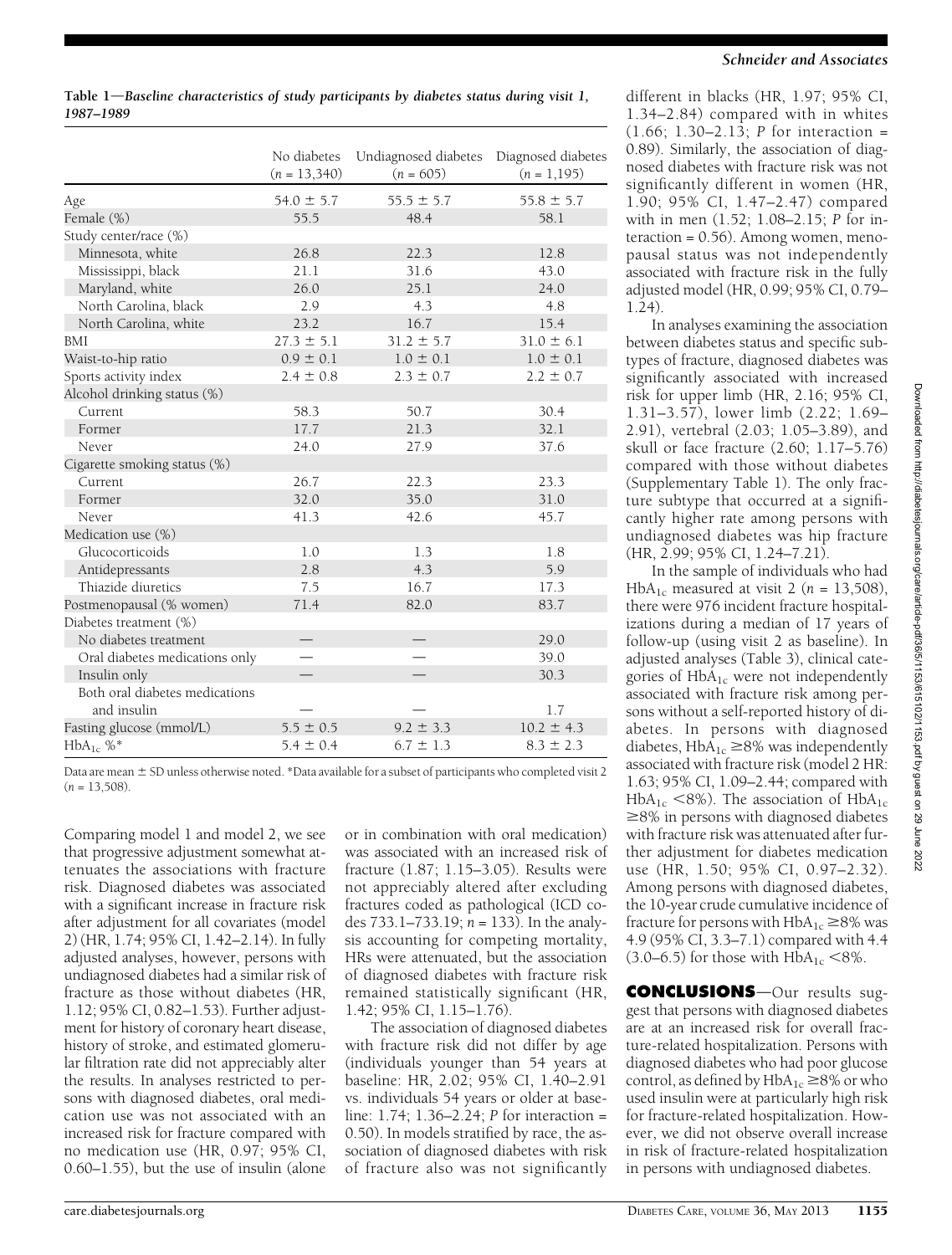

Figure 1—Incidence rate (per 1,000 person-years) of hospitalization for fracture according to age and diabetes status. Point estimates are incidence rates per 1,000 person-years for 10-year age intervals. Vertical bars are 95% CIs. Fractures were defined as an ICD-9 discharge code of 733.1– 733.19, 733.93–733.98, or 800–829.

The association of diabetes with fracture risk is inconsistent in the literature. In some studies, diabetes was significantly associated with an increased risk for nonvertebral fractures (4,5), vertebral fractures (20), hip fractures (4,6), wrist fractures (6), and overall fractures (21). In contrast, other studies have found no association of diabetes with vertebral fractures (5) or overall fractures (6). Our study found an association between diagnosed diabetes and overall fractures, as well as upper and lower limb, vertebral, and skull or face fractures. Observed differences in the association of diabetes with fracture risk could partly be attributable to differences in case definition. Most previous studies relied on self-report to define cases of both diabetes and fracture, although some studies confirmed fracture cases by obtaining medical records (5,6). In addition to self-reported information, our study also incorporated medication use and blood glucose levels to define diabetes, and we defined fracture using ICD-9 hospital discharge codes. Differences in results across studies also may be attributable to differences in demographic characteristics of the study population, particularly age. Competing risks, such as death, may be an important analytical issue among older persons with diabetes in analyses of fracture risk.

Our finding that diagnosed diabetes, particularly poorly controlled diabetes and more severe diabetes (HbA<sub>1c</sub>  $\geq$ 8% or use of insulin) was associated with an increased risk of fracture is consistent with some previous studies. Two previous studies found that longer duration of diabetes was associated with greater fracture risk (16,22), and another study found that the use of insulin was associated with increased fracture risk (16). Similarly, an analysis of persons with

and without diabetes from the Rotterdam Study found that the risk of nonvertebral fracture was only significant among persons with treated diabetes (23). In contrast, results from the Action to Control Cardiovascular Risk in Diabetes (ACCORD) trial suggested no increased risk of fracture among those randomized to intensive glycemic control compared with the standard care (24). Taken as a whole, these results suggest that mechanisms linking diabetes and fracture risk may relate to diabetes severity, glycemic control, or the use of insulin. It has been hypothesized that physiological changes resulting from chronic hyperglycemia could degrade bone quality through inhibition of osteocalcin, increased reactive oxygen species, bone accumulation of advanced glycation end products, or inhibition of insulin-like growth factor 1 (25). It also has been hypothesized that the complications of diabetes (peripheral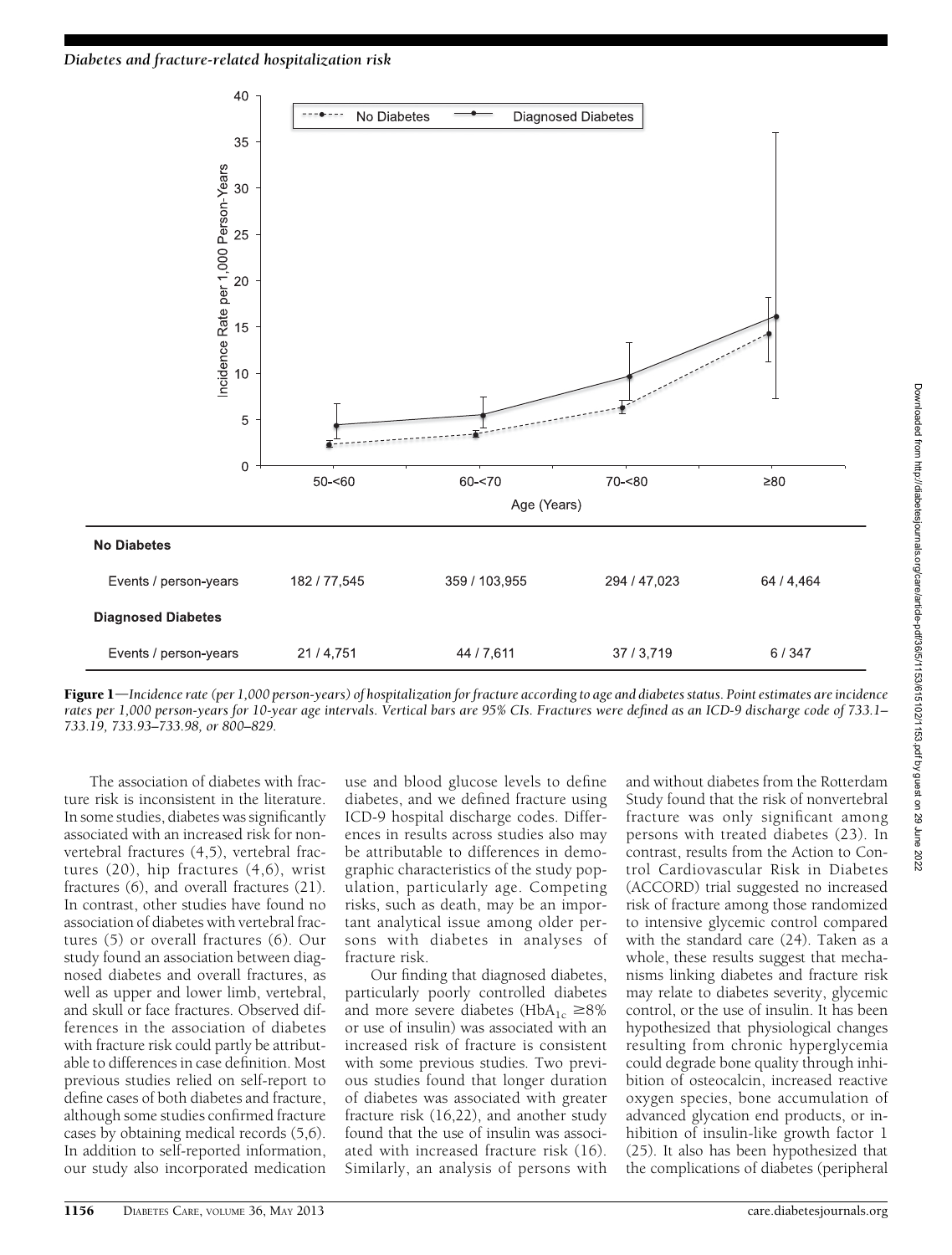Table 2-Adjusted hazard ratios for incident fracture hospitalization among study participants from baseline at visit 1 during 1987–1989 to 1 January 2009

|                                   | Model 1             | Model 2             |
|-----------------------------------|---------------------|---------------------|
| Diabetes status                   |                     |                     |
| None.                             | 1.00 (reference)    | 1.00 (reference)    |
| Undiagnosed                       | $1.10(0.81 - 1.50)$ | $1.12(0.82 - 1.53)$ |
| Diagnosed                         | $1.76(1.44 - 2.15)$ | $1.74(1.42 - 2.14)$ |
| Age, per 5 years                  | $1.40(1.33 - 1.48)$ | $1.43(1.35 - 1.51)$ |
| Study center/race                 |                     |                     |
| Minnesota, white                  | 1.00 (reference)    | 1.00 (reference)    |
| Maryland, white                   | $0.77(0.65 - 0.91)$ | $0.78(0.66 - 0.92)$ |
| Mississippi, black                | $0.53(0.44 - 0.64)$ | $0.52(0.42 - 0.64)$ |
| North Carolina, black             | $0.63(0.42 - 0.95)$ | $0.60(0.39 - 0.90)$ |
| North Carolina, white             | $1.05(0.90 - 1.23)$ | $1.01(0.86 - 1.19)$ |
| Female                            | 1.30(1.15, 1.47)    | $1.28(1.12 - 1.46)$ |
| <b>BMI</b> category               |                     |                     |
| Underweight                       |                     | $1.47(0.87 - 2.47)$ |
| Normal                            |                     | 1.00 (reference)    |
| Overweight                        |                     | $0.93(0.80 - 1.08)$ |
| Obese                             |                     | $1.02(0.87 - 1.21)$ |
| Sports activity index tertile     |                     |                     |
| Lowest                            |                     | 1.00 (reference)    |
| Middle                            |                     | $1.12(0.98 - 1.29)$ |
| Highest                           |                     | $0.80(0.68 - 0.94)$ |
| Drinking status                   |                     |                     |
| Current                           |                     | $0.96(0.81 - 1.13)$ |
| Former                            |                     | $0.97(0.79 - 1.18)$ |
| Never                             |                     | 1.00 (reference)    |
| Smoking status                    |                     |                     |
| Current                           |                     | $1.61(1.38-1.88)$   |
| Former                            |                     | $1.20(1.03 - 1.40)$ |
| Never                             |                     | 1.00 (reference)    |
| Glucocorticoid/antidepressant use |                     | $1.70(1.34 - 2.16)$ |
| Thiazide diuretic use             |                     | $0.75(0.59 - 0.95)$ |

Model 1 was adjusted for age, sex, and race/study center. Model 2 was adjusted for variables in model 1 plus BMI, sports activity tertile, alcohol consumption, cigarette smoking, glucocorticoid or antidepressant use, and thiazide diuretic use.

neuropathy, peripheral vascular disease), diabetes treatment (insulin), or both could increase the risk of falls and fractures (14,26). Lower-limb fractures, in particular, primarily may be caused by diabetic neuropathy, peripheral vascular disease, or acute hypoglycemia, rather than by osteoporosis (21).

Certain limitations of this study should be considered when interpreting our results. Our study differs from previous investigations on this topic in that it includes only fractures that resulted in inpatient hospitalization, because these were the only data available on incident fracture in the ARIC Study. We were unable to formally validate the cases identified in this study. As a result, more mild (outpatient cases) and asymptomatic fractures, particularly vertebral fractures, were likely missed by our case definition.

Our main analysis also included fractures coded as pathological (13% of all fractures) based on evidence that nonpathologic fractures may be coded using an ICD-9 code for pathologic fractures (27). We conducted a sensitivity analysis excluding pathologic fracture ICD-9 codes and found similar results. We performed sensitivity analyses stratified by fracture subtype (torso, upper limb, lower limb, vertebral, hip, skull or face), but because of small numbers of events, these estimates are rather imprecise and should be interpreted cautiously. Additionally, survival bias is an important concern because persons with diabetes are more likely to die at a younger age, whereas older age is associated with fracture incidence. To address this, we performed a competing risks analysis and found similar results. Additionally, we did not have

information on duration of diabetes or on episodes of hypoglycemia, and we only had a single measurement of  $HbA_{1c}$ , an inherently time-varying measure. We also were not able to evaluate the possible impact of thiazolidinediones or hormone replacement therapy because very few participants used these medications in our population.

Our study also has a number of important strengths, including the large prospective design and the geographically diverse, biracial population, which included both men and women. We had substantial follow-up (median of 20 years), and our study was strengthened by the comprehensive assessment of diabetes, glucose control, and medication use. The availability of glucose and  $HbA_{1c}$ measurements allowed us to examine the association with undiagnosed diabetes. We also were able to control for important confounders, including BMI and waist-to-hip ratio, which were rigorously measured in the ARIC Study.

In conclusion, we found that diagnosed, but not undiagnosed, diabetes was associated with an increased risk of fracture. Our results support recommendations from the American Diabetes Association for assessment of fracture risk and implementation of primary and secondary prevention strategies in appropriate patient populations (28). Our study also suggests that persons with poor glycemic control (defined by  $HbA_{1c} \geq 8\%$  or the use of insulin) may particularly benefit from aggressive prevention efforts, regardless of age. A Cochrane review found that falls can be prevented through exercise programs that include a combination of at least two of the following elements: strength, balance, flexibility, or endurance (26). Evidence from randomized controlled trials also suggests that a combination of strength and aerobic exercise training in persons with diabetes may reduce fracture risk (29). Further studies are needed to understand if exercise interventions or strategies to improve glycemic control while minimizing hypoglycemic episodes may prevent fractures among persons with diabetes.

Acknowledgments-The Atherosclerosis Risk in Communities Study was performed as a collaborative study and was supported by National Heart, Lung, and Blood Institute contracts (HHSN268201100005C, HHSN268201100006C, HHSN268201100007C,